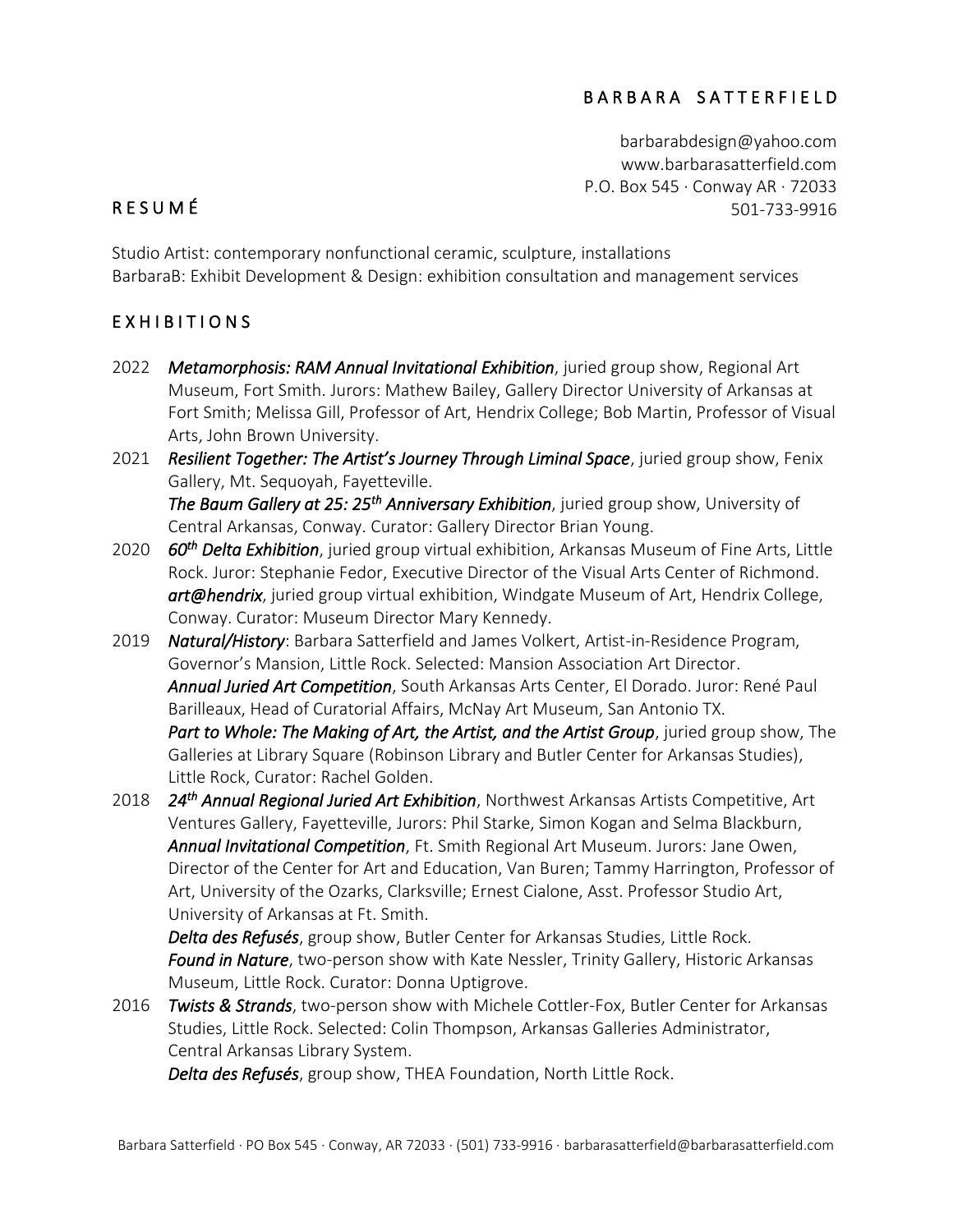- 2015 *And then, I: Monuments to Pivotal Moments*, solo interactive public art exhibit tour of figurative sculpture sponsored in part by an Artistic Innovations grant from the Mid-America Arts Alliance to Conway, Heber Springs, Helena, Warren and Little Rock. *Annual National Juried Art Competition*, South Arkansas Arts Center, El Dorado. Juror: Dr. Stanton Thomas, Curator, European and Decorative Art, Memphis Brooks Museum of Art. *Southern Curiosities*, group show, Arkansas Capitol Corporation Group, Little Rock. Curator: Robert Bean Fine Art.
- 2014 The 66<sup>th</sup> River Valley Invitational Competition, Fort Smith Regional Art Museum. Jurors: Dayton Castleman, Museum Manager, 21C Museum Hotel, Bentonville; Manuela Well-Off-Man, Ph.D., Assistant Curator, Crystal Bridges, Bentonville; Kristen Ann Musgnug, Assoc. Professor of Painting, University of Arkansas, Fayetteville.

*THEA Foundation Arts Festival*, group show, selected: 2nd Place (cash award), THEA Foundation, North Little Rock.

2013 *On the Move*, selected group show, Little Rock. Curator: Matt McLeod, Matt McLeod Gallery.

*The 65th River Valley Invitational Competition*, Fort Smith. Jurors: Tammy Harrington, Assoc. Professor of Art, University of the Ozarks, Clarksville; Ann Prentice Wagner, Ph.D., curator of Drawings, Arkansas Arts Center, Little Rock; Manuela Well-Off-Man, Ph.D., Assistant Curator, Crystal Bridges, Bentonville.

*Annual National Juried Art Competition*, South Arkansas Arts Center, El Dorado. Juror: David Houston, director of The Bo Bartlett Center in Columbus, GA, selected: 2nd Place (cash award)

*THEA Foundation Arts Festival*, group show, selected: Honorable Mention (cash award), THEA Foundation, North Little Rock.

2004: *47th Annual Delta Exhibition*, Arkansas Arts Center, Little Rock. 2004. Juror: Kathryn Degn, Director, Kraushaar Gallery, New York, NY. *Arkansas Committee of the National Museum of Women in the Arts Juried Exhibition*,

Walton Arts Center, Fayetteville. Juror: Suzanne Weaver, Assoc. Curator of Contemporary Art, Dallas Museum of Art, Dallas, TX.

## PUBLIC COLLECTIONS

Historic Arkansas Museum, Little Rock Arkansas College of Osteopathy, Fort Smith

## COMMUNITY TEACHING & SERVICE

- "DIY Virtual Studio Tour Tutorial", author and presenter, produced by the Arkansas Committee of the National Museum of Women in the Arts, February 2022
- Interim Associate Museum Director: Windgate Museum of Art, Hendrix College, December 2020 to May 2021
- Dean's Advisory Council Member: College of Art, Social Sciences, and Health and Human Sciences, University of Central Arkansas, Conway, February 2020
- Workshop Leader: Windgate Art Launch for Arkansas Educators, professional development

Barbara Satterfield · PO Box 545 · Conway, AR 72033 · (501) 733-9916 · barbarasatterfield@barbarasatterfield.com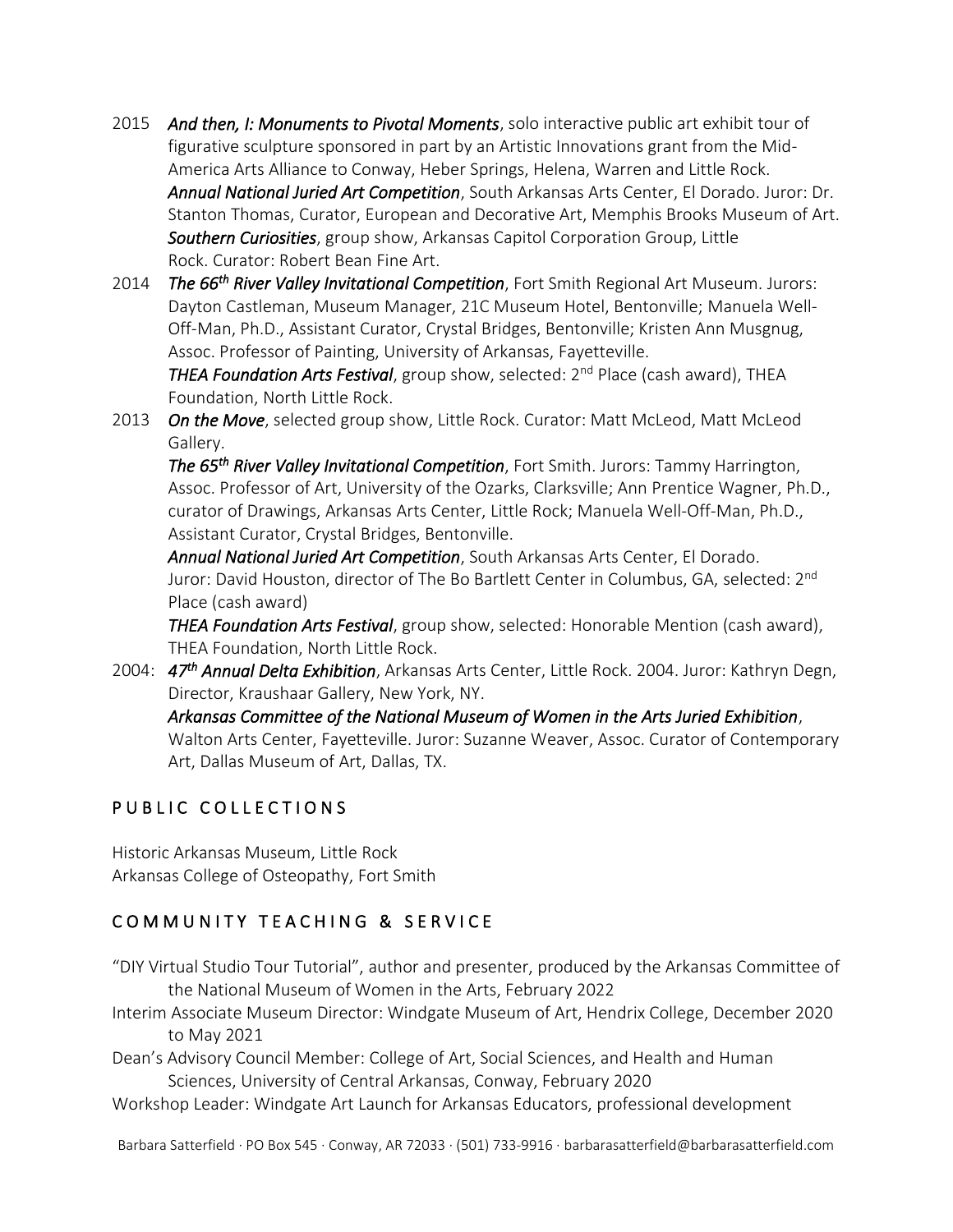series, Arkansas Tech University, Russellville, June 2018

- Workshop Leader: "Road Trip! A Visual Arts How-to for Travel", a GetsmART! sponsored by the Arkansas Arts Council, Little Rock, Dept. of Arkansas Heritage, September 2017
- Panel Presenter: "Uncaged Bird: Phenomenal Women in the Arts", The Jones Center, Springdale, arts advocacy luncheon for the Springdale arts community, July 25, 2016
- Visiting Artist Lecturer: Professional Artist Careers series, Department of Art, Arkansas Tech University, Russellville, March 2016
- Panel Member, Mid-America Arts Alliance Artistic Innovations Grant Selection FY 2016
- Board Member, Officer, Arkansas Committee of the National Museum of Women in the Arts (2010 –2020)
- Board Member, Officer, Committee of One Hundred to Benefit the Ozark Folk Center, (2010 –2020)

Artist Studio Sale to Benefit Blackbird Academy of the Arts, Conway, November 2015

Presenter: Festival of Ideas, "They Have a Vision" programs, sponsor: Arkansas Times newspaper, Historic Arkansas Museum, Little Rock, October 2013

## E D U C A T I O N

MA, Museum Studies (Exhibition Development and Design), Columbian College of Arts and Sciences, The George Washington University, Washington, DC (2001)

MFA Studio Ceramics, Columbian College of Arts and Sciences, The George Washington University, Washington, DC (1999) *recipient, Bernard Glassman Prize*

BFA Studio Ceramics, University of Central Arkansas, Conway (1997) *summa cum laude* BA Fine Arts, University of Central Arkansas, Conway (1995) *summa cum laude* BA Theatre Arts, Hendrix College, Conway (1973) *Outstanding Student*

## AWARDS & GRANTS

- 2015 Artistic Innovations Grant, Mid-American Arts Alliance (in support of the *And then, I*… Interactive public art tour of figurative sculpture)
- 2014 Sally A. Williams Artist Trust Award, Arkansas Arts Council (in support of web/blog development for the *And then, I*… public art tour)
- 2014 Authored/awarded a Collaborative Project Support Grant, Arkansas Arts Council (in support of exhibit tour of *Arkansas Champion Trees: An Artist's Journey, Drawings by Linda Williams Palmer* (in support of curatorial administration and exhibit management)
- 2013 Artist, INC. Fellow, selected: Artist, Inc. Live Argenta in cooperation with Mid-American Arts Alliance, Argenta Arts Foundation and the Arkansas Arts Council. Selected as one of twenty-five Arkansans as a "Visionary", *Arkansas Times* newspaper
- 2012 Authored/awarded a Collaborative Project Support Grant, Arkansas Arts Council (in support of educational components for *Arkansas Champion Trees: An Artist's Journey, Drawings by Linda Williams Palmer* (in support of curatorial administration and exhibit management)
- 2001 Recipient: Career Development Fellowship and Graduate Teaching Fellowship, Museum Studies, The George Washington University, Washington, DC